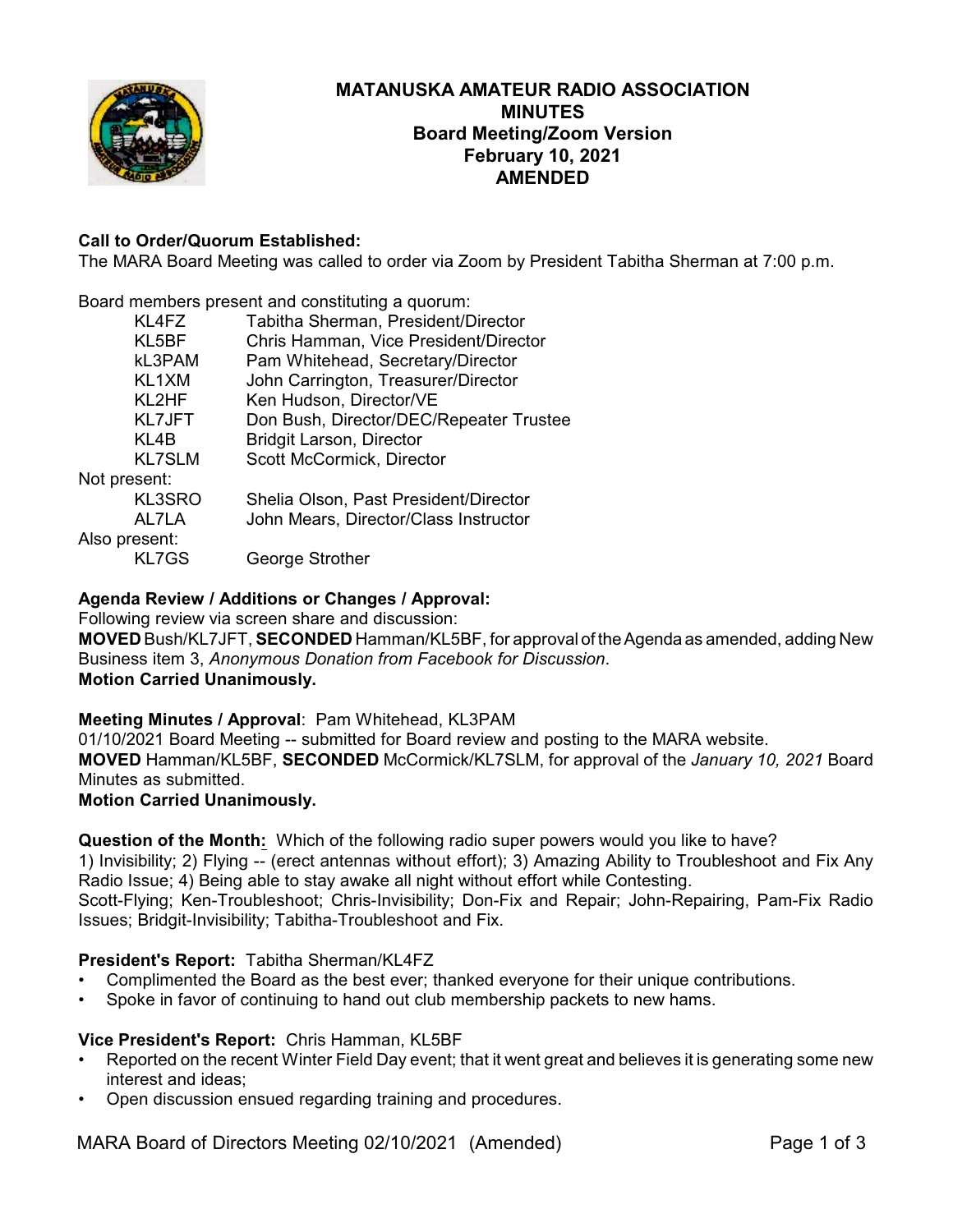# **Secretary's Report:** Pam Whitehead, KL3PAM

Had no report.

### **Treasurer's Report:** John Carrington, KL1XM

- Reported status of Club finances:
- General account: \$2,603.22; Book account: \$1,002.00

### **Website Facilitator:** Don Bush, KL7JFT

Reported website is up to date.

### **ARES Report:** Don Bush, KL7JFT

- Reported March will be the next statewide exercise: "Ides of March"; date not yet selected; will be practicing traffic handling using Winlink; described details and procedures.
- Described RMS operations 24/7 on the packet network and DMR Net 3102 from Homer or Arizona;
- Encouraged the Swap & Shop Net at 11:00 am on Saturdays.
- Recommended 20-minute U-tube videos for assistance in training; get the membership to tell us what they want to learn;
- Ken/KL2HF suggested learning how to set up Winlink from scratch. Further discussion ensued regarding Winlink for the Pi.

### **Trailer Committee:** Don Bush, KL7JFT

- Reported the Trailer is good; batteries are charged; all kits are good to go;
- There is plenty of fuel; started the generator last week and ran for about an hour, in good operating condition; everything is ready to go.

**VE Report:** Ken Hudson, KL2HF

• Reported 10 people tested; 8 passed -- 1 Technician+General, 7 Technician.

**Licensing Classes**: John Mears, AL7LA

- John/KL1XM reported John is trying to order more books, but is having a problem with back orders.
- **MOVED** John/KL1XM, **SECONDED** Don/KL7JFT, to approve the order for Ham Radio Licensing Books. **Motion Carried Unanimously.**

**Sunshine Committee:** Tabitha Sherman, KL4FZ

No activity.

# **Upcoming Events:**

- 1. 02/20/2021 Virtual Breakfast Meeting, via Zoom, 9-10 am
- 2. 02/26/2021 MARA General Meeting, via Zoom, 7 pm
- 3. 02/27/2021 Licensing Exams, Am-Vet Building, 7 pm
- 4. 03/10/2021 MARA Board Meeting, via Zoom, 7 pm
- 5. 03/20/2021 Virtual Breakfast Meeing, via Zoom, 7 pm
- 6. 03/26/2021 MARA General Meeting, via Zoom, 7 pm
- 7. 03/27/2021 Licensing Exams, Am-Vet Building, 7 pm

#### **Ongoing Business:**

- 1. Pick, Click, Give: John/KL1XM
- Reported the donation program would cost \$250.00 per year, nonrefundable, to register MARA Club for donations; doesn't think it would be a good expenditure for the Club at this time;

MARA Board of Directors Meeting 02/10/2021 (Amended) Page 2 of 3